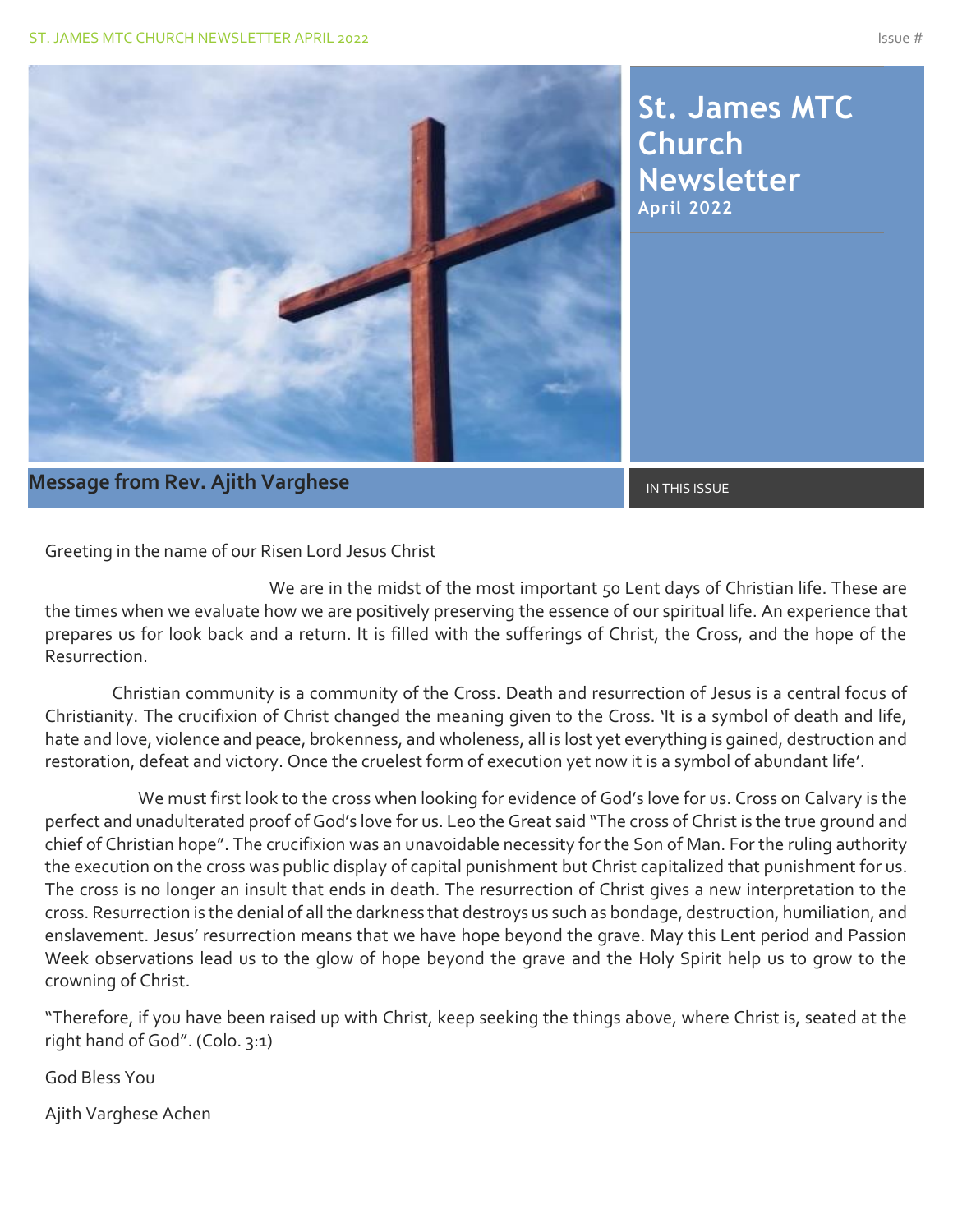# Church Executive Committee - 2022

|                                | <b>NAME</b>            | <b>E-MAIL</b>              | <b>HOME TEL#</b> | <b>CELL#</b>   |
|--------------------------------|------------------------|----------------------------|------------------|----------------|
| Vicar/President                | Rev. Ajit Varghese     | revajithkalappila@yahoo.in |                  | 91 7356167110  |
| Vicar In Charge                | Rev. Joseph Chacko     | jcachen426@rediffmail.com  | (201) 220-1366   | 91 9645505987  |
| Vice-President                 | P.A. Chacko            | Pachacko61@gmail.com       | (845) 356-7526   | (845) 596-8371 |
| Secretary                      | Aleykutty Eappen       | AleyEappen@aol.com         | (845) 365-1550   | (845) 664-0467 |
| Treasurer                      | <b>Thomas Varghese</b> | tvarg19301@gmail.com       | (845) 627-2535   | (845) 300-7019 |
| Accountant                     | Ajay Pappan            | ajay.pappan@yahoo.com      | (845) 504-0599   | (845) 300-5844 |
| Lay Leader (Mal)               | Dey P. Neduvelil       | deyned@gmail.com           | (845) 523-2961   | (845) 653-2418 |
| Lay Leader (Eng.)              | Gigi Tom               | Gigitom1@gmail.com         | (845) 268-3532   | (845) 282-2500 |
| Clarkstown Area Rep.           | John Job               | jjjnjob@msn.com            | (845) 267-3387   | (845) 304-3334 |
| Orangetown Area<br>Rep.        | <b>Binu Thomas</b>     | bbinoss@gmail.com          | (845) 624-3640   | (845) 598-4393 |
| Ramapo Area Aep.               | Jessy Thomas           | jojitom@gmail.com          | (845) 352-1253   | (845) 608-4249 |
| Choir Rep.                     | <b>Binu Thomas</b>     | bbinoss@gmail.com          | (845) 624-3640   | (845) 598-4393 |
| <b>Edavaka Mission</b><br>Rep. | Joseph P. David        | jdavi1418@gmail.com        | (845) 352-9435   | (845) 263-2704 |
| Sevika Sanghom                 | Jessy Thomas           | jojitom@gmail.com          | (845) 352-1253   | (845) 608-4249 |
| Senior Citizen                 | John K. Alexander      | Johnalex47@gmail.com       | (845) 323-9676   | (845) 398-5179 |
| Sunday School                  | <b>Mathew Samuel</b>   | msrdd@hotmail.com          | (845) 613-7673   | (845) 480-6112 |
| Youth Fellowship               | Jacob Abraham          | jcoba425@gmail.com         | (845) 627-0123   | (845) 920-6200 |
| <b>Assembly Member</b>         | Linu Abraham           | linuabraham@hotmail.com    | (845) 627-0123   | (845) 300-8899 |
| <b>Mandalam Member</b>         | Zachariah Abraham      | Zachariah39@hotmail.com    | (845) 425-7748   | (877) 621 7148 |

### Auditors

| M.S. Eappen   | mseappen@yahoo.com | (845) 365-1550   | (845) 270-0076 |
|---------------|--------------------|------------------|----------------|
| George Thomas | jojitom@gmail.com  | $(845)$ 352-1253 | (845) 300-8853 |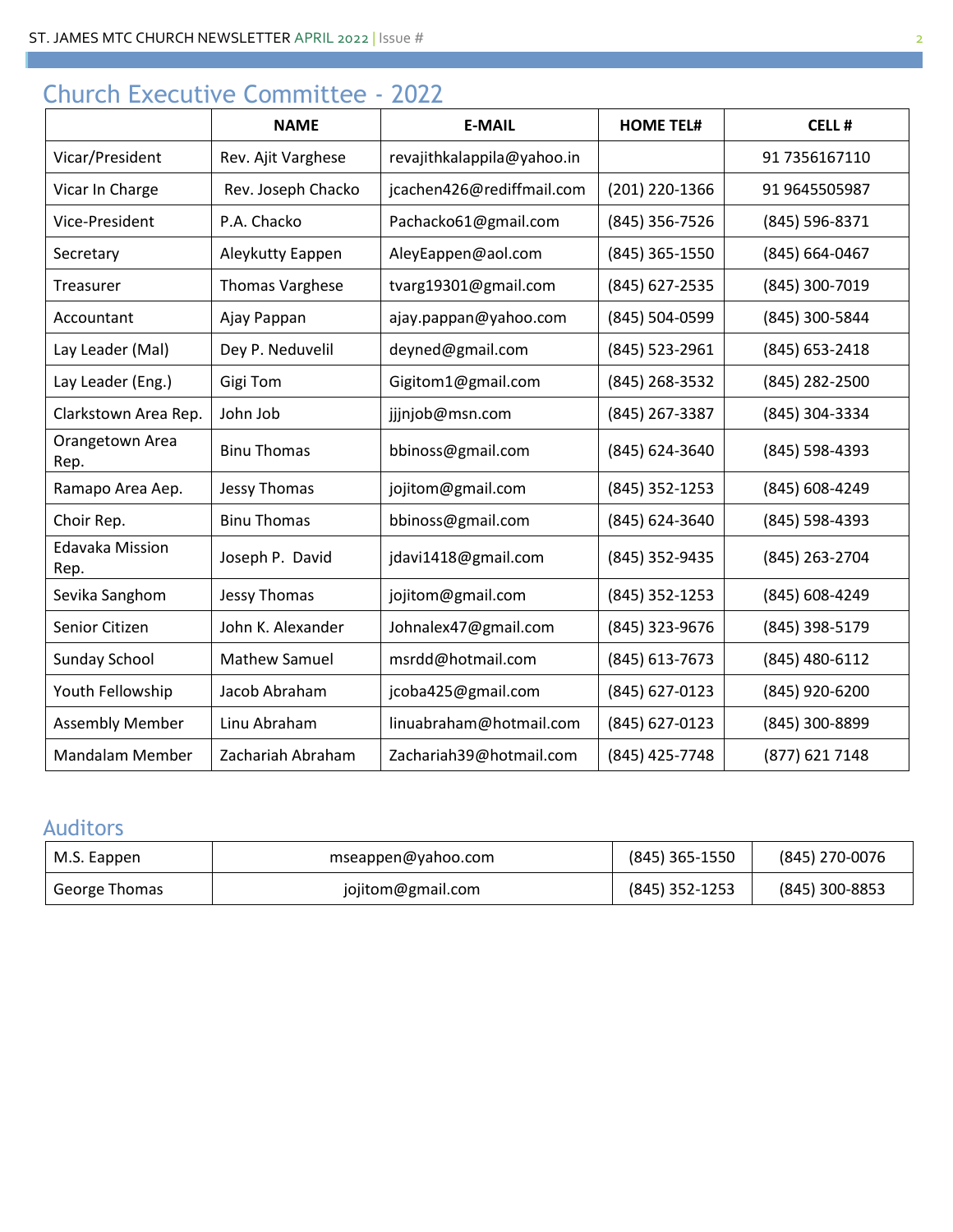# Church Service

| Date & Day   | <b>Time</b> | <b>Church Worship Services</b>                       |  |
|--------------|-------------|------------------------------------------------------|--|
| $4/3$ (Sun)  | 10:30 AM    | Divine Worship Service (Mal)                         |  |
| $4/8$ (Fri)  | 7:00 PM     | Holy Communion Service (Mal)                         |  |
| $4/10$ (Sun) | 10:30 AM    | Holy Communion Service (Eng)                         |  |
| $4/11$ (Mon) | 7:00 PM     | Hasha - Passion Week Service (Mal)                   |  |
| $4/12$ (Tue) | 7:00 PM     | Hasha - Passion Week Service (Mal)                   |  |
| $4/13$ (Wed) | 7:00 PM     | Hasha - Passion Week Service (Mal)                   |  |
| $4/14$ (Thu) | 7:00 PM     | Passover - Holy Communion Service (Mal)              |  |
| $4/15$ (Fri) | 9:00 AM     | Good Friday Service (1st & 2nd in Mal & 3rd in Eng.) |  |
| $4/17$ (Sun) | 8:00 AM     | Easter - Holy Communion Service (Eng)                |  |
| $4/24$ (Sun) | 10:30 AM    | New Sunday - Holy Communion Service (Mal)            |  |

### **Lectionary**

| Date/Day &   |                                                            |                                        |                      |                 |
|--------------|------------------------------------------------------------|----------------------------------------|----------------------|-----------------|
| <b>Time</b>  | Lesson 1                                                   | Lesson 2                               | <b>Epistle</b>       | Gospel          |
| $4/3$ (Sun)  |                                                            | <b>Christ Who Gives Hopeful Vision</b> |                      |                 |
| 10:30 AM     | Mic $7:7-20$                                               | Acts: 9: 10-18                         | Col. 1: 1-14         | Mark 10:46-52   |
| $4/8$ (Fri)  | <b>Fortieth Friday - Christ who Transcends Temptations</b> |                                        |                      |                 |
| 7:00 PM      | Jer. 7: 3 - 17                                             | 1 Pet. 1: 13 - 22                      | Rom 8: 35-39         | Luk: 4: 1 - 13  |
| $4/10$ (Sun) |                                                            | Hosanna - "Lord Save Us"               |                      |                 |
| 10:30 AM     | Zech: 9: 9 - 17                                            | Rom: 11: 16-36                         | Col: 1:14-23         | Mark: 11: 1-18  |
| $4/11$ (Mon) | <b>Hasha - Passion Week</b>                                |                                        |                      |                 |
| 7:00 PM      | $Isa:63:1-19$                                              | Mat: 22: 15 - 33                       |                      |                 |
| $4/12$ (Tue) | <b>Hasha - Passion Week</b>                                |                                        |                      |                 |
| 7:00 PM      | Num: 21: 1-16                                              | Mat: 24: 1-28                          |                      |                 |
| $4/13$ (Wed) |                                                            | <b>Hasha - Passion Week</b>            |                      |                 |
| 7:00 PM      | Lev: 16 : 1-28                                             | John 6: 60 -70                         |                      |                 |
|              | <b>Passover Thursday</b>                                   |                                        |                      |                 |
| $4/14$ (Thu) |                                                            |                                        | 1 Cor: 11:23-        |                 |
| 7:00 PM      | Exod: 12: 1-17                                             | Heb: 9: 1-15                           | 34                   | Mat:26:17-30    |
| $4/15$ (Fri) | <b>Good Friday - Cross: Way of Salvation</b>               |                                        |                      |                 |
| 9:00 AM      | <b>First Service</b>                                       | <b>Second Service</b>                  | <b>Third Service</b> |                 |
|              | Isa: 53: 1-12                                              | Zech 13: 1-19                          | Num: 21: 1-9         |                 |
|              | 1 Pet. 1: 1 -25                                            | Gal 3: 1-22                            | Heb: 3: 1-19         |                 |
| $4/17$ (Sun) | <b>Easter: Celebration of Resurrection</b>                 |                                        |                      |                 |
| 8:00 AM      | Isa: 60: 12-21                                             | 1Cor: 15: 42-58                        | 1Cor:15:20-28        | Luk: 24: 1 - 12 |
| $4/24$ (Sun) |                                                            | New Sunday - Jesus: Lord and God       |                      |                 |
| 10:30 AM     | Gen: 28:10-22                                              | Acts 24:10-21                          | 1 Thes 4:13-18       | John 20:19-29   |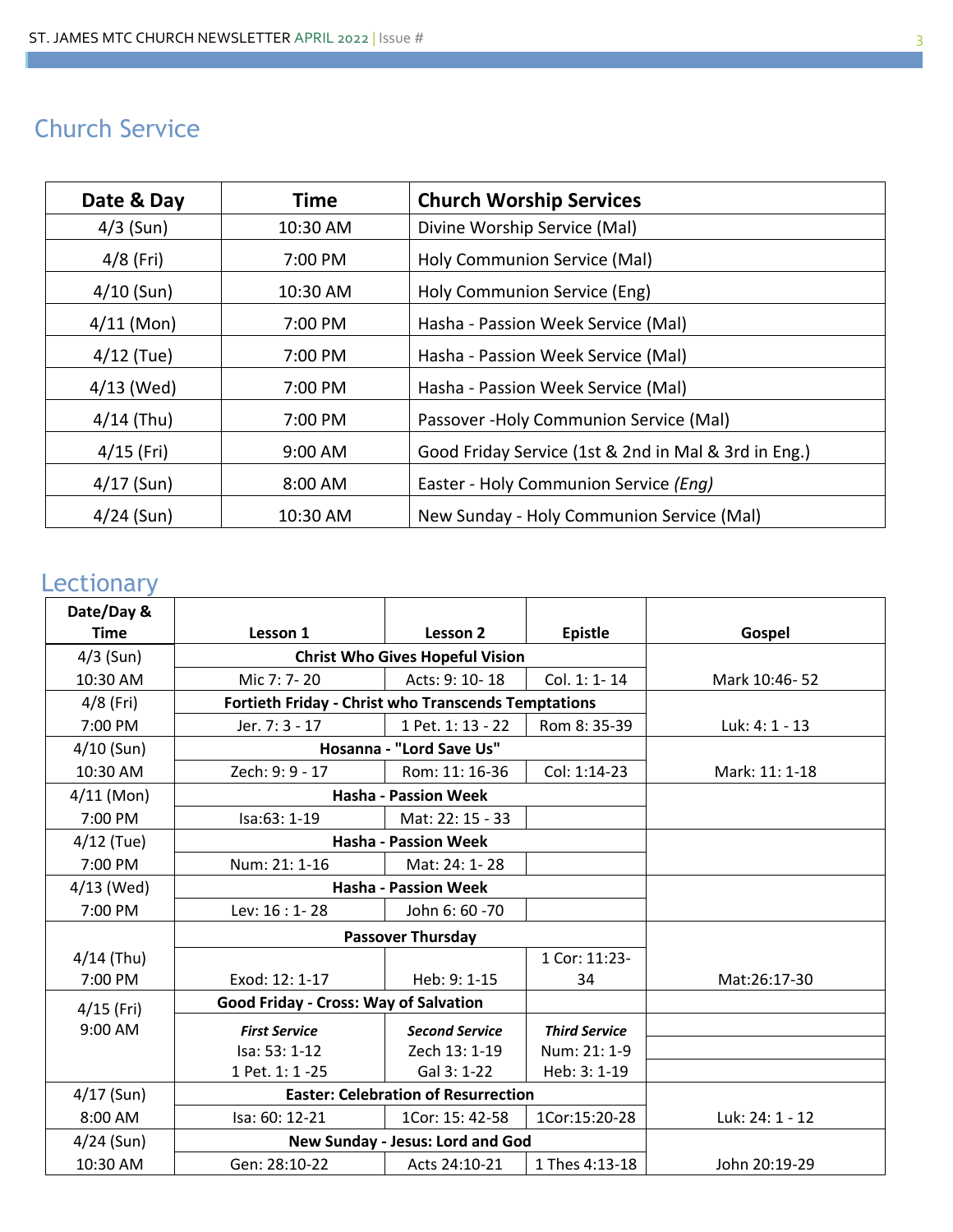#### Birthdays

| <b>BIRTHDAYS: APRIL, 2022</b> |                       |                        |  |
|-------------------------------|-----------------------|------------------------|--|
| <b>Date</b>                   | <b>Name</b>           | Town                   |  |
| 1                             | Annamma George        | Congers                |  |
| 1                             | Philip J. Parayil     | <b>Spring Valley</b>   |  |
| 2                             | George Thomas         | <b>Spring Valley</b>   |  |
| 2                             | Kevin Mathew          | <b>West Nyack</b>      |  |
| 4                             | Allwyn V. Thomas      | Orangeburg             |  |
| 4                             | George Thomas Karakal | Nanuet                 |  |
| 4                             | Sumi Chacko           | Suffern                |  |
| 6                             | Gianna M. Joshua      | Nanuet                 |  |
| 8                             | Abraham S. Cherian    | New Windsor            |  |
| 8                             | Elizabeth Jacob       | <b>Spring Valley</b>   |  |
| 11                            | Ashley Ann Karakal    | Nanuet                 |  |
| 11                            | Paul P. Dey           | Orangeburg             |  |
| 15                            | Jacob Chacko          | <b>Spring Valley</b>   |  |
| 15                            | Varghese Abraham      | Congers                |  |
| 16                            | Justina Susan Koshy   | Congers                |  |
| 16                            | Valsamma Jose         | <b>Spring Valley</b>   |  |
| 18                            | Ann Philip            | Westwood, NJ           |  |
| 18                            | Joseph P. David       | <b>Spring Valley</b>   |  |
| 18                            | Nidhin M. Kurian      | Congers                |  |
| 18                            | Rachel C. Ninan       | New City               |  |
| 18                            | Susamma Yohannan      | <b>Valley Cottage</b>  |  |
| 19                            | Merry Jacob           | New City               |  |
| 20                            | Annamma Thomas        | <b>Valley Cottage</b>  |  |
| 21                            | Ben Jacob Varghese    | <b>Pleasant Valley</b> |  |
| 22                            | Roshen Abraham        | Congers                |  |
| 24                            | Annamma Ninan         | New City               |  |
| 24                            | Jessy Mathew          | West Nyack             |  |
| 25                            | Jacob Alex Abraham    | Nanuet                 |  |
| 26                            | Sally C. Ninan        | New City               |  |
| 28                            | Alice Thomas          | Avenel                 |  |

### Wedding Anniversary

| <b>WEDDING ANNIVERSARIES: APRIL, 2022</b> |                       |            |  |
|-------------------------------------------|-----------------------|------------|--|
| Date                                      | <b>Name</b>           | Town       |  |
|                                           | Sosamma & Easo Kurian | Orangeburg |  |